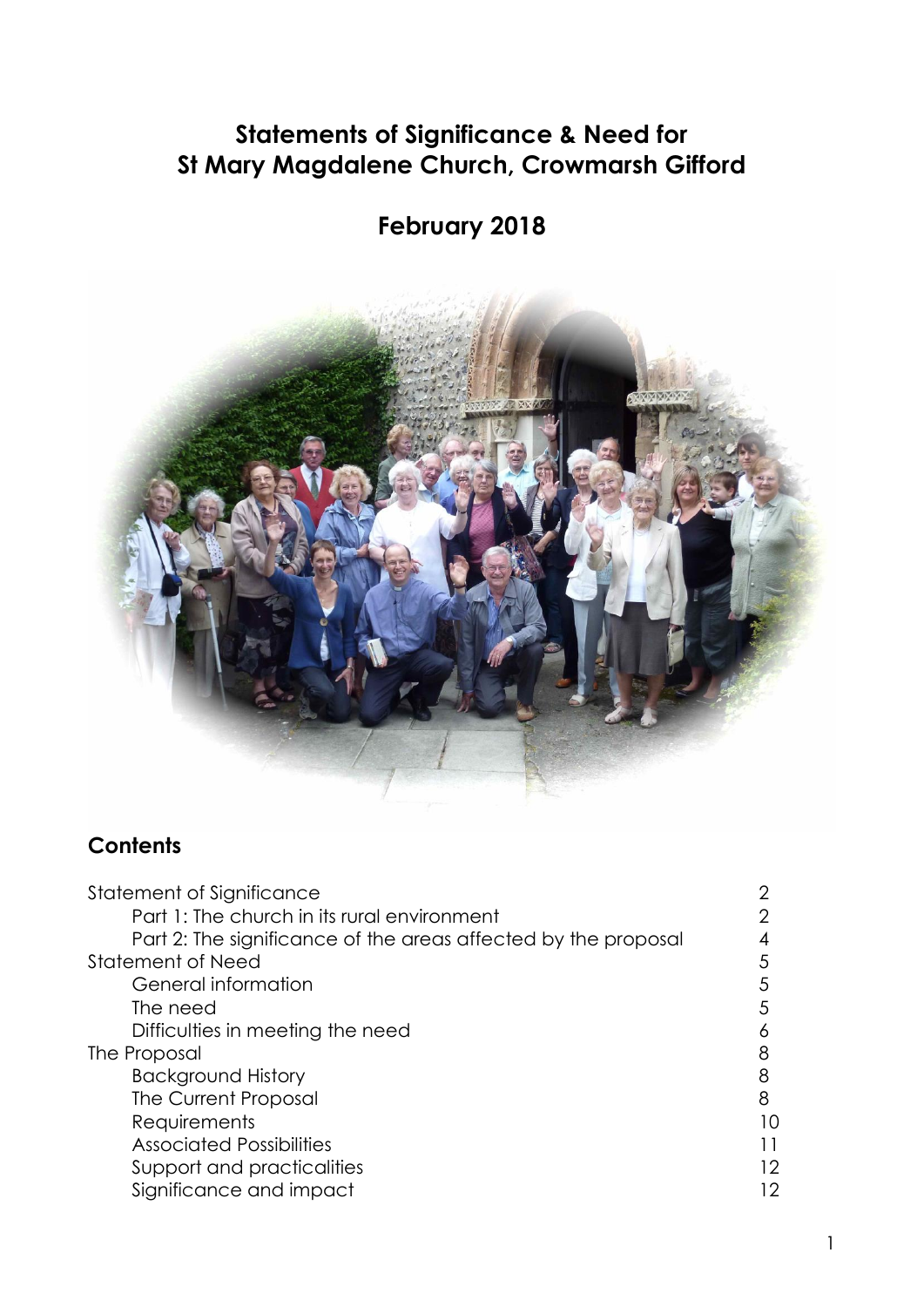# **STATEMENT OF SIGNIFICANCE**

**St Mary Magdalene, Crowmarsh Gifford (Grade 1) Diocese: Oxford Deanery: Wallingford**

### **Part 1:** *The church in its rural environment*

The village of Crowmarsh Gifford lies just inside South Oxfordshire on the east bank of the River Thames on the other side of the bridge from the market town of Wallingford. It is an old village, originally of linear development, with one long 'Street' off which now lie several small housing estates and builders merchants. The cottages along the Street are of significant antiquity; one used to be the home of the agricultural expert Jethro Tull.

Coming over the bridge from Wallingford, the church is on the left-hand (north) side of the Street in what was the centre of the village. It is the only Grade 1 listed building in the village and lies on the far side of its now full graveyard, which is dominated by a large yew tree. The churchyard is now closed, except for a small memorial garden at the east end. It is tidy and well maintained by South Oxfordshire District Council. The old Victorian Rectory behind the church was sold in the 1970s, together with its land rights up to the northern wall of the church.

The lych gate on The Street, leading to the main access path, was erected in honour of those parishioners who fell in the Great War: the names of those who died in the 1939 – 1945 war were added later.

The church is Norman and is of exceptional historical significance. It certainly existed by 1140, when it seems to have been used as a fortified post by King Stephen in his wars against Empress Matilda, who held Wallingford Castle. Its rectangular construction would suggest that it was built between 1100 and 1130. The church as it now stands is practically in its original form. It consists of a Norman chancel and single aisle nave, built of massive rubble walls with stone facings, and an exposed parallel rafter roof with tie beams. An Early English transept or chapel was added about 1200 on the north side, now called the Lady Chapel.

The west doorway displays the familiar Norman features of indented-chain and bordered-star mouldings. For many years, this doorway had been disused and plastered over, the south doorway then being the main entrance. In about 1840, it was reopened during restoration work commissioned by William S. Blackstone of Howbery House. The current oak doors date back to 1902. Above the doorway, the two circular lights and plain round-headed Norman window are unusual; in combination, they have been called the 'eyes, nose and mouth'. Also at the west end is a wooden bell turret containing eight small tubular bells.

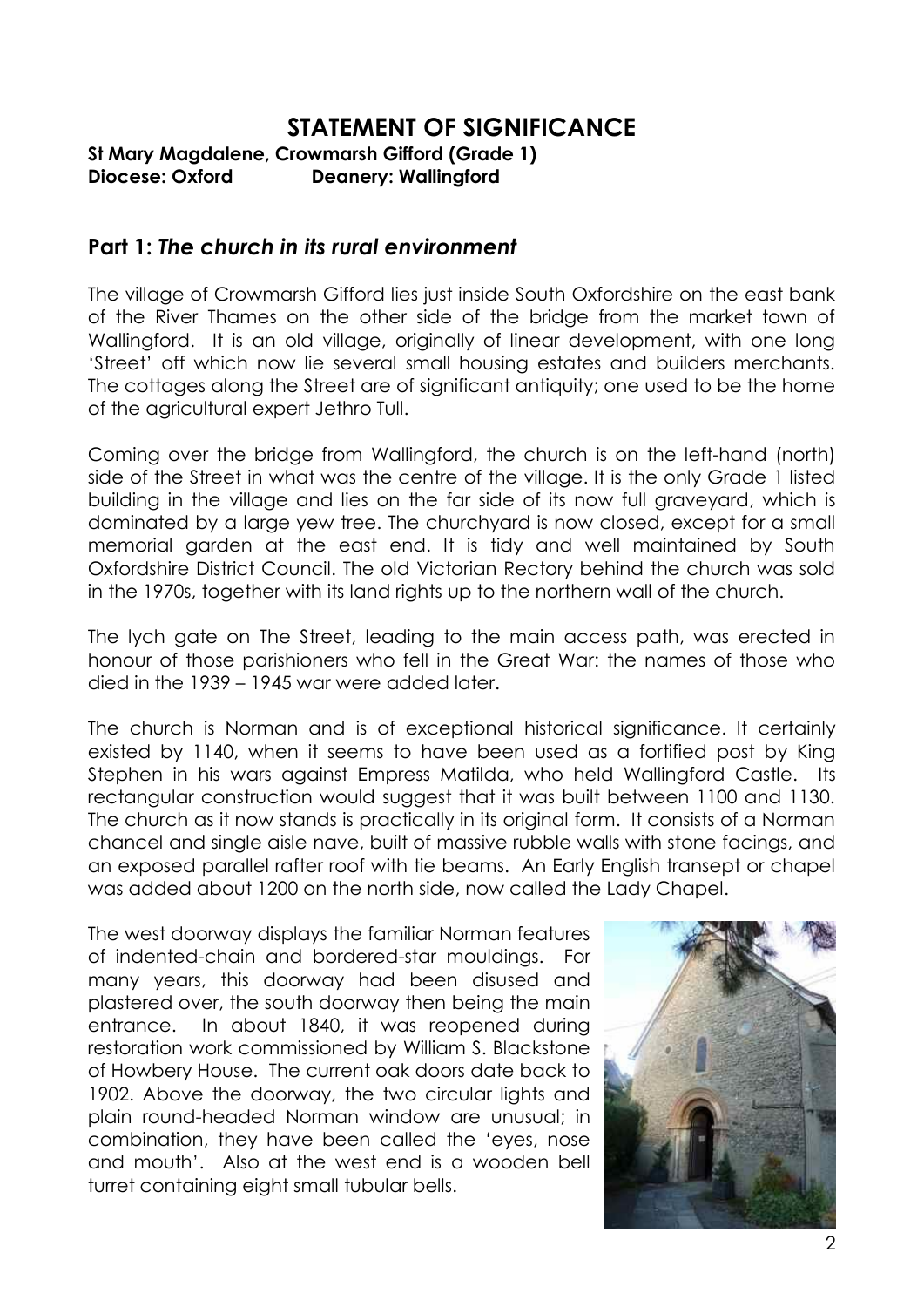In the outer eastern wall are fragments of an ancient aumbry. The entrance to the sacristy (currently a small, cramped kitchen and storage area) at the north-east corner of the church, from what was then the Rectory lawn, has a door containing bullet holes which purportedly date back to the Civil War.

Inside, the church is simple and serene in its decoration. The Norman Romanesque circular font inside the door is original, however it is now mounted at the north west end of the church on a 19<sup>th</sup> century columned base. The slab on which it is set is the probably original altar mensa.

Above the west door is a stained glass window depicting a Reaper, dated early 20C; close by on the south wall is a narrow window dedicated to St Mary Magdalen and opposite on the north wall a narrow window dedicated to St Nicholas; both these smaller windows were installed during the mid-20<sup>th</sup> century. The choir vestry beside the entrance is a rather well-worn make-shift curtained storage area housing the electricity meters, sound system, choir robes, linens and seasonal decorations.

The nave is lit by six corresponding Norman windows placed high in the walls, their recesses showing the massive construction of the walls. There is an aumbry in the north wall of the Sanctuary; in the south Sanctuary wall the Romanesque Piscina is dated around 1120 and thought to be one of the oldest in England; on the south east corner of the crossing is a Jacobean pulpit that was acquired in 1904, mounted on a stone base. Near the Pulpit on the south side is a perpendicular window c.1400. Until some time in the mid-20<sup>th</sup> century, the church boasted wall paintings over the nave arch and on the chancel walls; unfortunately these were painted over.

On the north side of the chancel is an early English window, filled with modern glass in memory of Emily Wilder; the east window has chain moulding and a bordered star design of the Norman period. Its left hand column has a noteworthy design – acanthus leaves carved as though being blown by the wind from the right – probably unique in England. The south windows are later Norman and have been restored and a local craftsman made the choir stalls in 1899-1900.

Entry to the north transept (or Lady Chapel) is by a pointed opening of two chamfered arches. It is lighted by a quatrefoil window and two lancets filled with jumbled fragments of Belgian stained glass dating from the 15<sup>th</sup> century. The communion plate is kept in a concealed locked safe in the Lady Chapel; also the Registers, which are in a locked cabinet next to the safe. A reset 16th century brass is mounted on the transept arch.



The Lady Chapel is currently used as the vestry, coffee and catering area, crèche/play area, meeting room and storage area.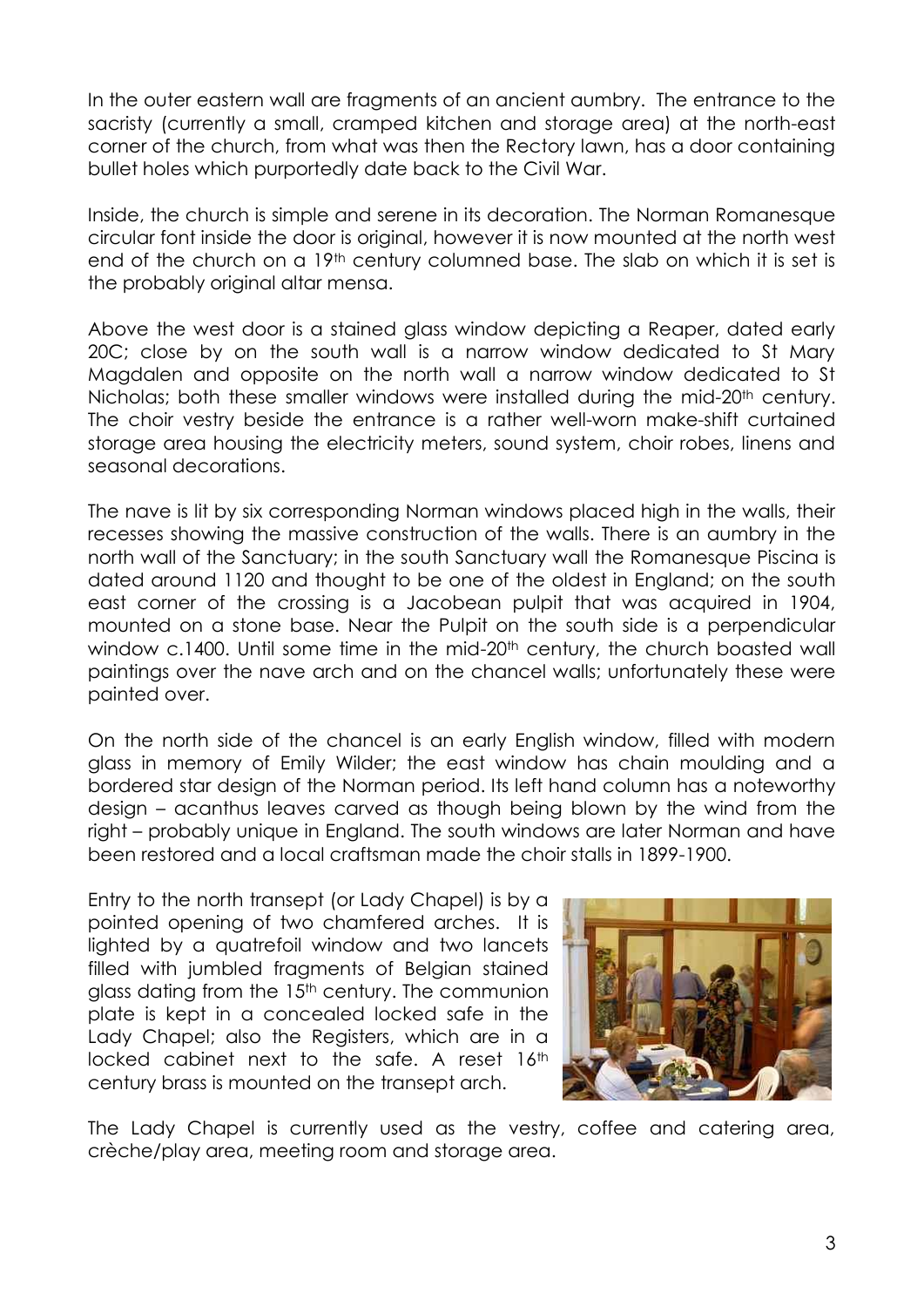The current pews were installed in the late 1800's, according to a plan for 'new' pews from around this time.

This small church is a treasured local historical landmark that has been well-cared for over the years; the last major work being the restoration of the clay-tiled roof in 1999. The walls were partially replastered in 1990, when the old wooden wall mounted lights were removed, and modern overhead lighting was installed. The modern gas heating system was installed in 2005 and the sound system installed in 2008.

The building has been open during daylight hours since 2016 and is accessible without any steps. It is regarded as a facility for the whole village and we encourage people to visit and make use of the building as a community asset as well as a house of prayer / quiet reflection.

## **Part 2:** *The significance of the areas affected by the proposal*

The area under consideration for development is the whole of the interior of the West end of the church.

#### **West Door**

In front of the West Door is an enclosed dark wooden draught lobby, which houses the bell ropes and memorial plaque for the tubular bells above. The ringing area is severely restricted by the outer door which opens inwards.

#### **The Choir Vestry**

The South/West corner used to be a Choir Vestry and is now only used for storage, concealed by a curtain. All the electrical switchgear and speaker units are housed in this area. The electric meter cupboard is 6ft up the



wall. There is a vertical hot water pipe in the corner serving a wide (approx. 20cm) radiator along the south wall.



#### **North/West Corner**

The North/West Corner houses the Gas Meter (at a height of 6ft 3") and various free-standing cupboards and bookcases for hymn books and service books. There is also a vertical hot water pipe in the corner feeding a narrow (approx. 5cm) radiator along the north wall. None of this makes an attractive background for baptisms photos around the nearby font.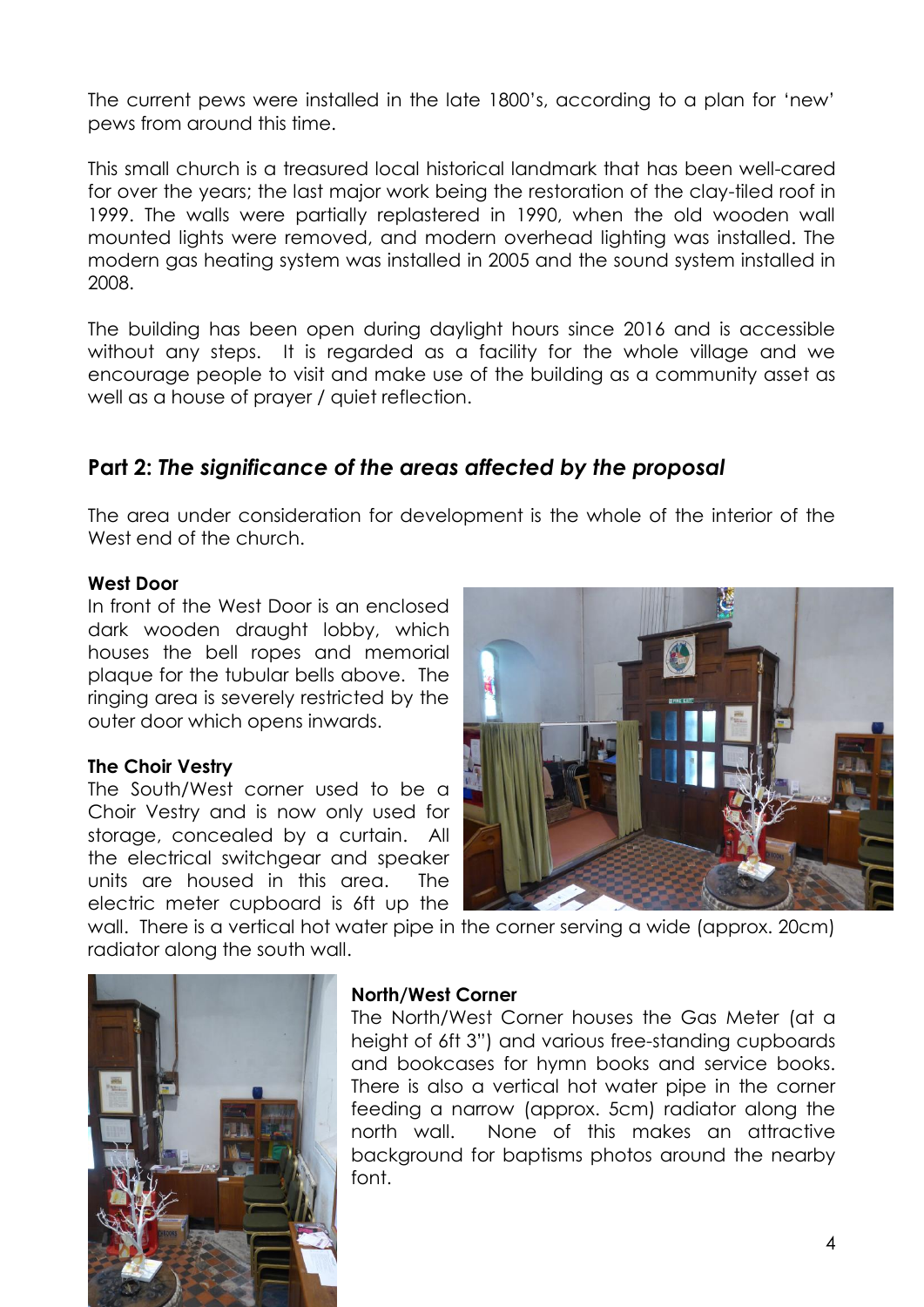### **STATEMENT OF NEED St Mary Magdalene, Crowmarsh Gifford (Grade 1) Diocese: Oxford Deanery: Wallingford**

### *General Information*

Crowmarsh has a population of roughly 1,570 and there are 58 on the church electoral roll. Our average Sunday congregation averages nearly 30 in number and is predominantly elderly although that mix varies significantly at monthly family services when there are often several families with pre-school and primary school aged children. At various times, some members of our congregation – with an age range of 2 years to 92 years – have limited mobility, e.g. needing to use a wheelchair or mobility scooter to get to church.

The local VC Primary School of c200 children uses the church to learn about our faith, marriage and baptism; attending for Easter, Harvest and Christmas services, also celebrations for School Leavers at the end of the summer term.

Currently, there is no Sunday School: until a few years ago it was held in the sports pavilion in Crowmarsh Recreation ground – a long walk back to the church to join the congregation toward the end of the service and a facility that had to be paid for. There is no church hall and the village hall is also 5 – 10 minutes walk away.

Since 2016, the church has been open during daylight hours. It had been previously closed for a number of years due to theft and vandalism, but there has been no reoccurrence since the re-opening.

Crowmarsh Gifford continues to grow in size, with new housing being added at regular intervals and several hundred more new houses being planned.

We intend to part-finance the project using a bequest, which is currently held in CCLA funds (since 2006), and raise the remainder through grants and fundraising.

## *The need*

In order to extend worship, welcoming and outreach activities there are two key facilities required within any church: a toilet and adequate kitchen or catering facilities. Storage space and a vestry are also needed.

There is the need for space to hold a regular crèche/Sunday School within the body of the church but without compromising our ability to provide refreshments after the service: currently, they would occupy the same space. With regular visits by the school children, weddings, funerals and baptisms for which people travel long distances, hosting of events such as harvest lunch, evening "quiz'n'chips" events, our Patronal Festival lunch, our hugely popular weekend Flower Festival in June, services for the local business community and our Christmas Eve carols by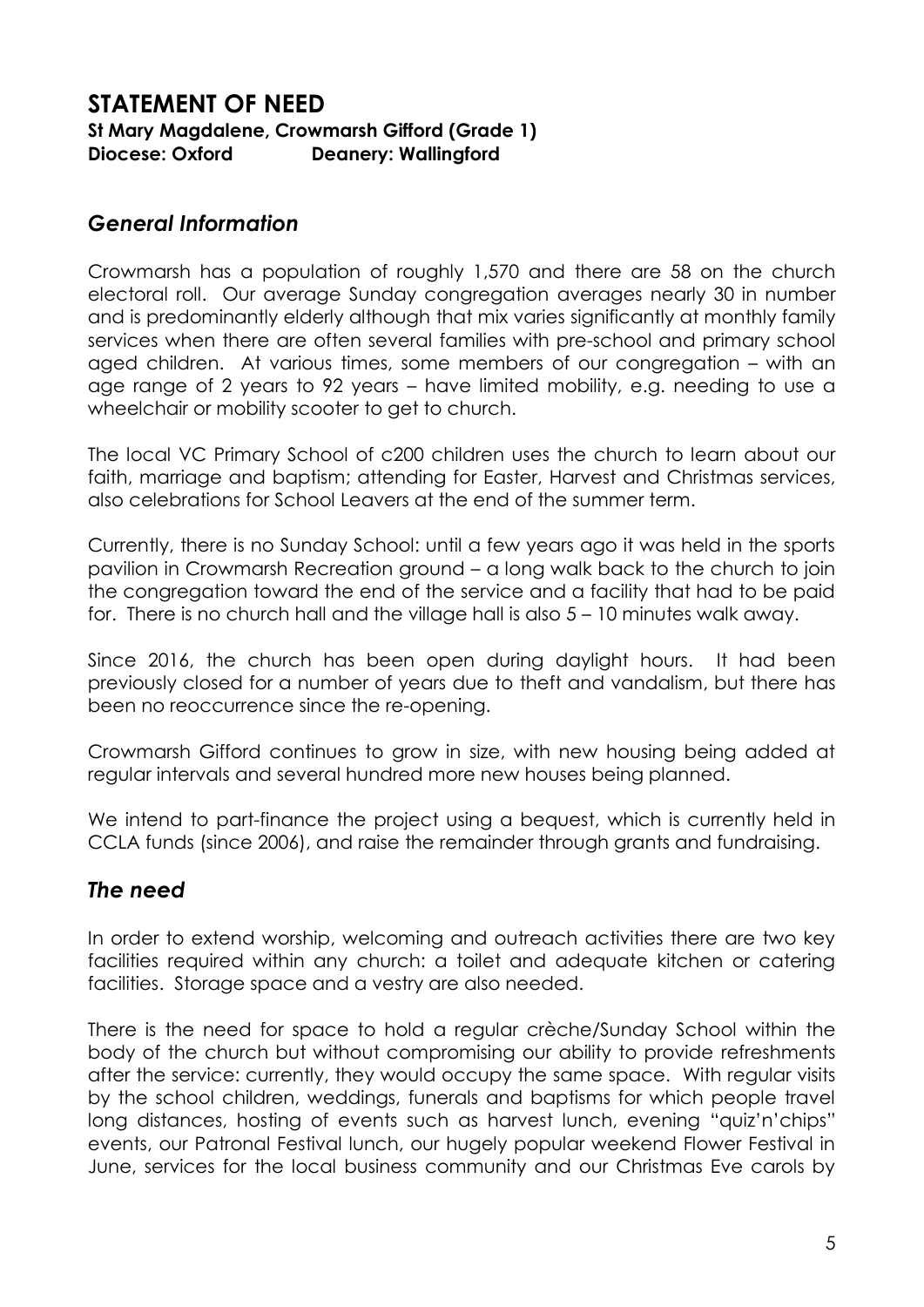candlelight, for which there is only ever standing room remaining (c 200 attendance), these two facilities are essential.



Ideally we would be extending our offering: the parents and toddlers currently have to go to Wallingford for their weekly group and there is no Sunday School or crèche. We are very limited but creative in what we can offer from a catering perspective. Our vision for the future is a vibrant and healthy church providing a place of worship and celebration for generations to come, at the heart of village life, where people want to stay awhile, not rush away because they need the toilet, or because we are unable to provide a welcoming environment.

### *Difficulties in meeting the need*

Currently, gentlemen requiring the toilet tend to use the churchyard, which is not at all satisfactory, while we have to rely on the good nature of two parishioners who live close by the church to offer their toilet facilities when there is a wedding, funeral or other function. We are aware that there are people who do not come to certain events and services due to the lack of faciltiies.

An accessible toilet with baby changing facilities and adequate kitchen facilities would enable us to offer the church as a proper venue for parent & toddler groups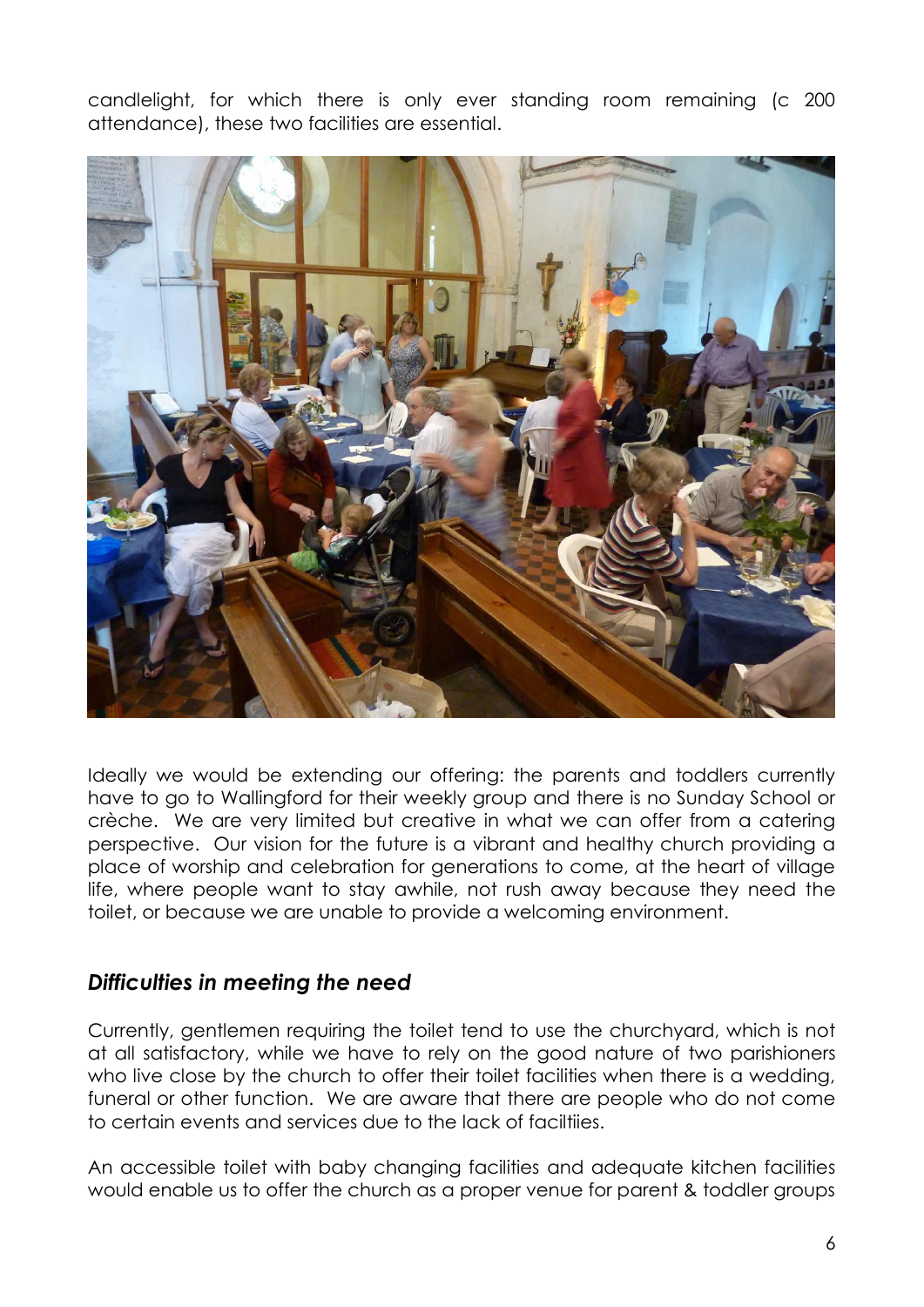and to use the church more effectively on such occasions as our various festivals and quiz nights.

Currently refreshments (tea and coffee) are served from a portable tea urn in the Lady Chapel filled by bucket carried through the church from a sink in the cramped sacristy at the north-east end.

The hot water left afterwards is then carried back in a bucket to the sacristy for washing-up and the urn emptied. The steps down into the sacristy present a hazard when carrying the hot water, also the trays of crockery.





When hosting festivals and quiz nights, the 'servery' is extremely Heath Robinson: warming plates and soup urns, trailing cables to extension leads and constant transit between the Lady Chapel and sacristy. Previously, all catering was done from the sacristy, however the PCC decided this was not suitable due to lack of space and safety concerns, plus those involved were totally removed from those whom they were serving and absent from the celebration.

All of this is a potential health and safety hazard that would be avoided by a sensible reuse of the available space.

The Lady Chapel serves as a crèche when needed, although facilities are extremely limited; a vestry, a meeting room and storage area.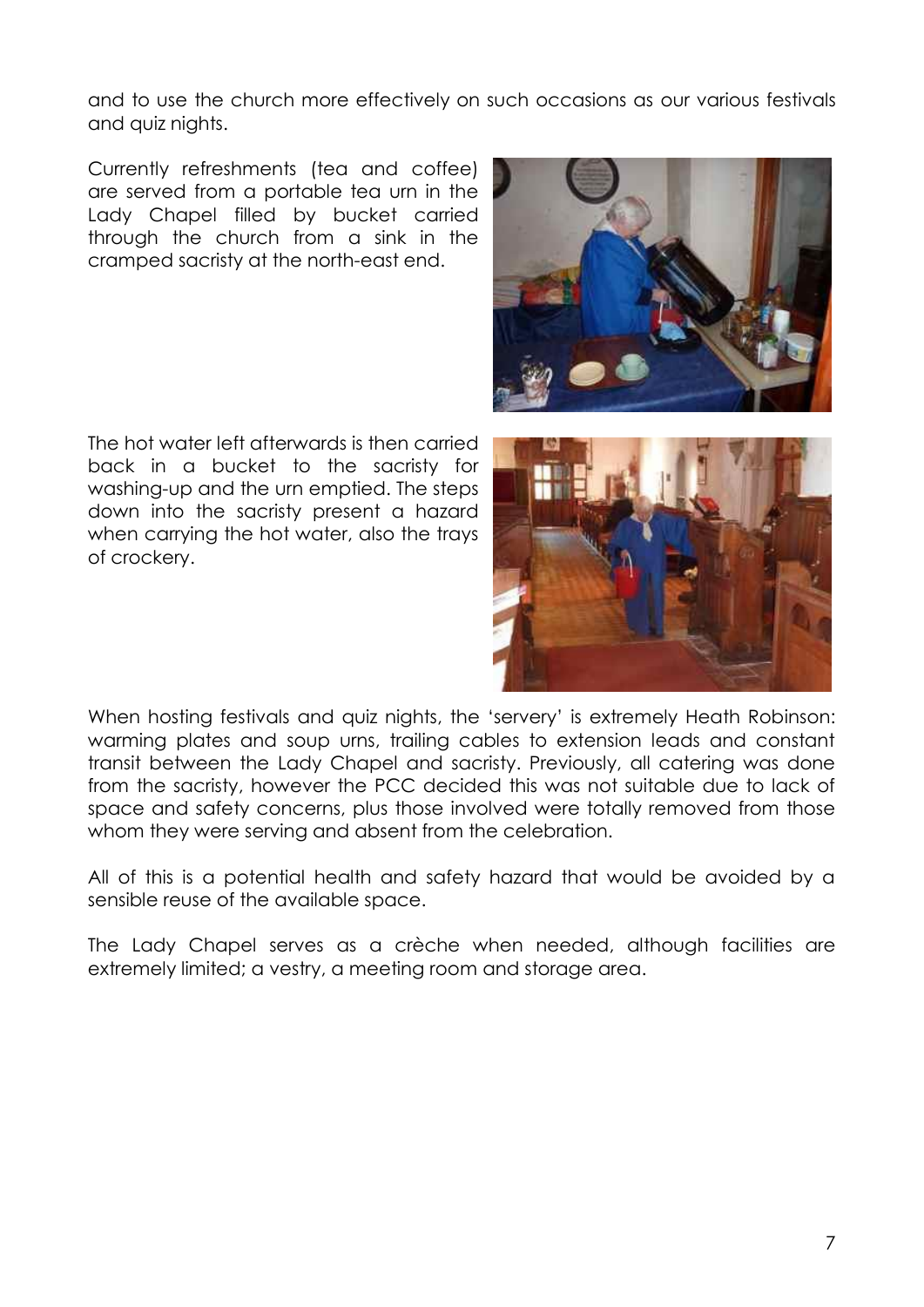## *The proposal*

### **Background History…**

Many years ago, the possibility of installing a toilet in the northeast vestry was explored to make use of the mains water supply, but that is no longer possible as the vestry is too small to allow a proper separation of the toilet from the kitchen area.

Twenty years ago in 1998, there was a proposal to introduce a toilet and kitchen area at the west end of the nave, on either side of the west door. The plans were turned down, as they interfered with the windows in the north and south walls.

From then, other alternatives have been explored at considerable expense:

- 1) We have considered joining up the north transept and sacristy by knocking through the east wall of the transept, to create a level and direct link between the kitchen and Lady Chapel, with a toilet adjoining the corridor: this was rejected due to the impact on the transept wall and the current rear doorway, also the fact that it extends the footprint of the church beyond its current curtilage.
- 2) By 2011, the plan had evolved to redevelop the north transept (Lady Chapel) to install a kitchenette and accessible toilet, with baby changing facilities downstairs together with an upstairs space (mezzanine floor) for a Sunday School and crèche/meeting area that is within the church. However, the need for two separate exits for fire safety meant that a gently sloping stairway would also be needed, leading up from the north side of the nave and obscuring existing memorials. As well as the impact on the nave, it was felt that the toilet was in too prominent a place within the church, such that it would be impossible to pay a 'discrete visit', e.g. for guests arriving late for a wedding or funeral.

#### **The Current Proposal:**

Having exhausted all other possibilities, the current proposal is basically to return to the original plan of 20 years ago, but with the important difference that no windows will be obscured. As advised by the DAC: *"Any WC within an historic building does not have to be fully DDA compliant, the aim should be to improve accessibility only where it is practically possible and provided it doesn't prejudice the character of the building."*

Therefore, the proposal is to replace the whole of the existing Porch with a new **entrance lobby**, with glass inner doors to prevent draughts. The lobby could provide access to a toilet on one side. Therefore, the lobby could extend further into the church than the existing depth of 0.88-0.90m (with 0.24m of this obscured when the external doors open inwards); however, the existing width of 2.42m could be considerably reduced to the same as the external opening width.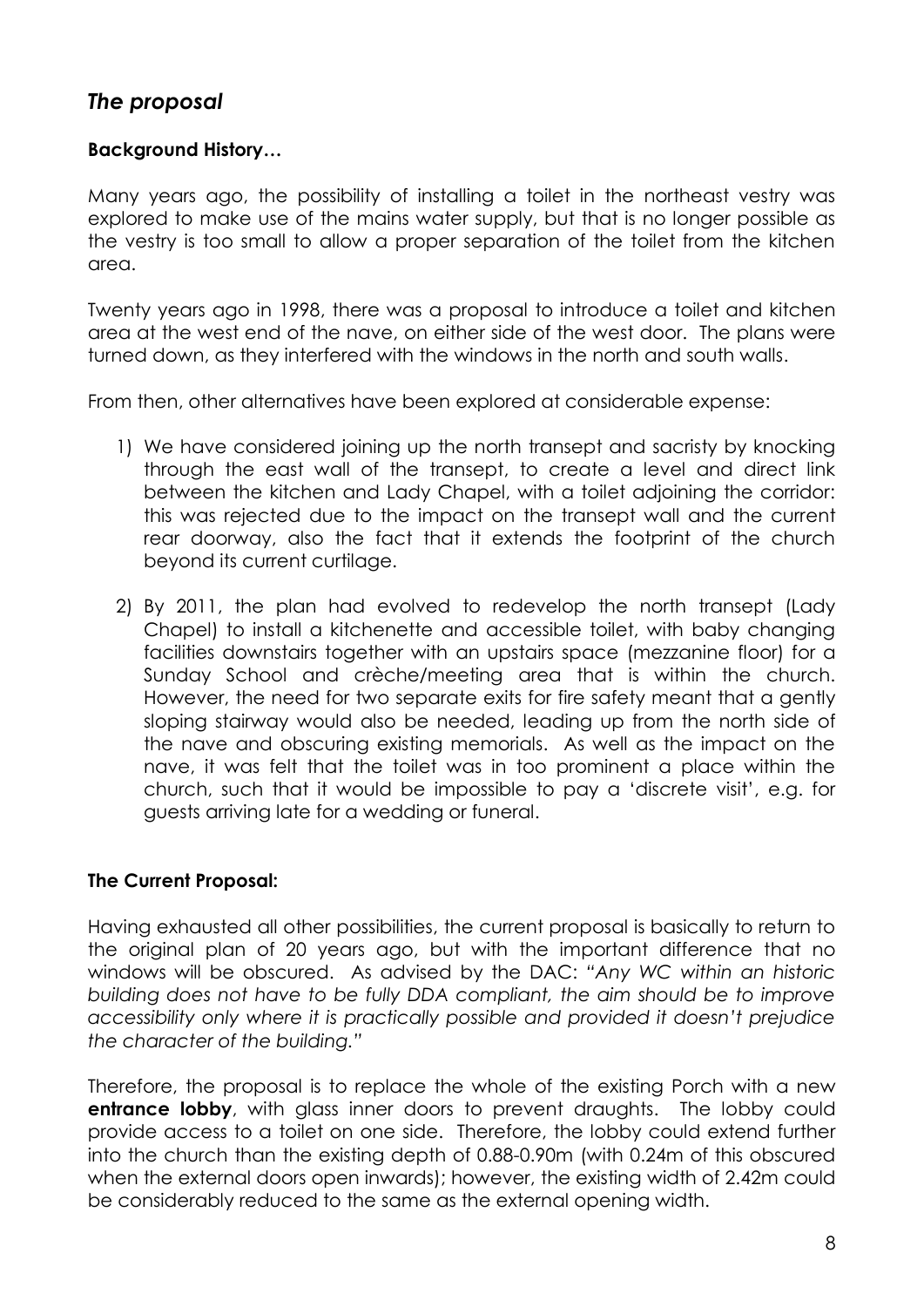The structure with the lobby at the centre would extend across the entire width of the church (approx. 6.62m), such that it is symmetrical in appearance. However, the main restriction is that it must not extend past the lancet window openings in the north or south walls (approx. 1.05m from the west wall), but it could be angled or curved away from the centre (lobby) to the edges. Light oak would be a suitable material for the structure.

To one side of the lobby, a small room would house a single **toilet** and hand wash basin (and perhaps baby-changing facilities). Space restrictions caused by the windows prevent full wheelchair access, but hand-rails might be a suitable compromise to meet most requirements.

On the other side of the lobby a **kitchen/servery** area is proposed. This will meet typical kitchen needs, providing:

- serving counter / preparation worktops
- storage cupboards
- a wall-mounted boiler
- $\bullet$  sink(s)
- appliances such as:
	- o dishwasher
	- o refrigerator
	- o oven (& hob?)
	- o microwave oven
	- o spare power points, etc

Above the structure, a **gallery** over the whole of the renewed West End is envisaged. As only one access route is likely (e.g. on the toilet side) its use would be restricted to a storage area for large seasonal items, with only a bell ringer needing to go up there for a limited time. The chiming ropes and plaque could also be repositioned to the gallery above, so that the ringer is not disturbed by people going in and out.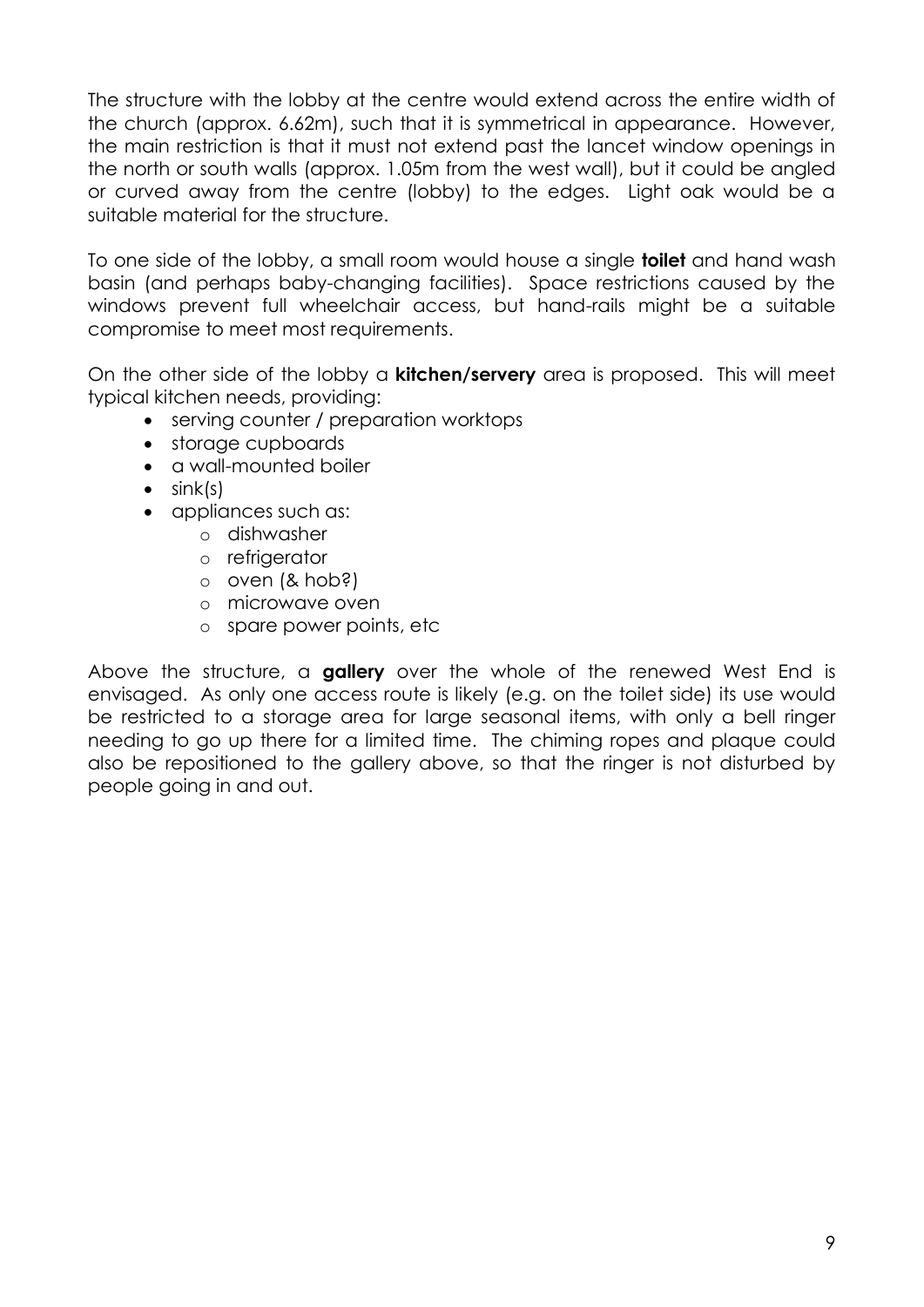

#### **Requirements:**

The proposal entails the following, most of which would benefit from a feasibility study:

- 1. Removal of all the existing furniture from the South West and North West corners of the Church.
- 2. Removal of the wooden floor, infilling the underground space, and replacing it with suitable waterproof flooring.
- 3. Creation of a branch off the mains water pipe (which runs from the west end of the churchyard to the southeast corner of the church) to supply both sides of the new structure.
- 4. Installation of drainage/sewerage to go out (under the west door and exterior pathway?) to the main sewer system indicated by the presence of a drain cover in the driveway to the Rectory, assuming that the necessary fall can be achieved.
- 5. Relocation of all the electrical meters and Speaker Unit.
- 6. Accommodation of the existing gas meter within the design of the new structure, or relocation if necessary.
- 7. Possible relocation of the radiators which would be inefficient if enclosed in their existing positions at the west end of the side walls, if not completely in the way of any new structure.
- 8. Sufficient space must be maintained around the font to allow families to gather around for a baptism.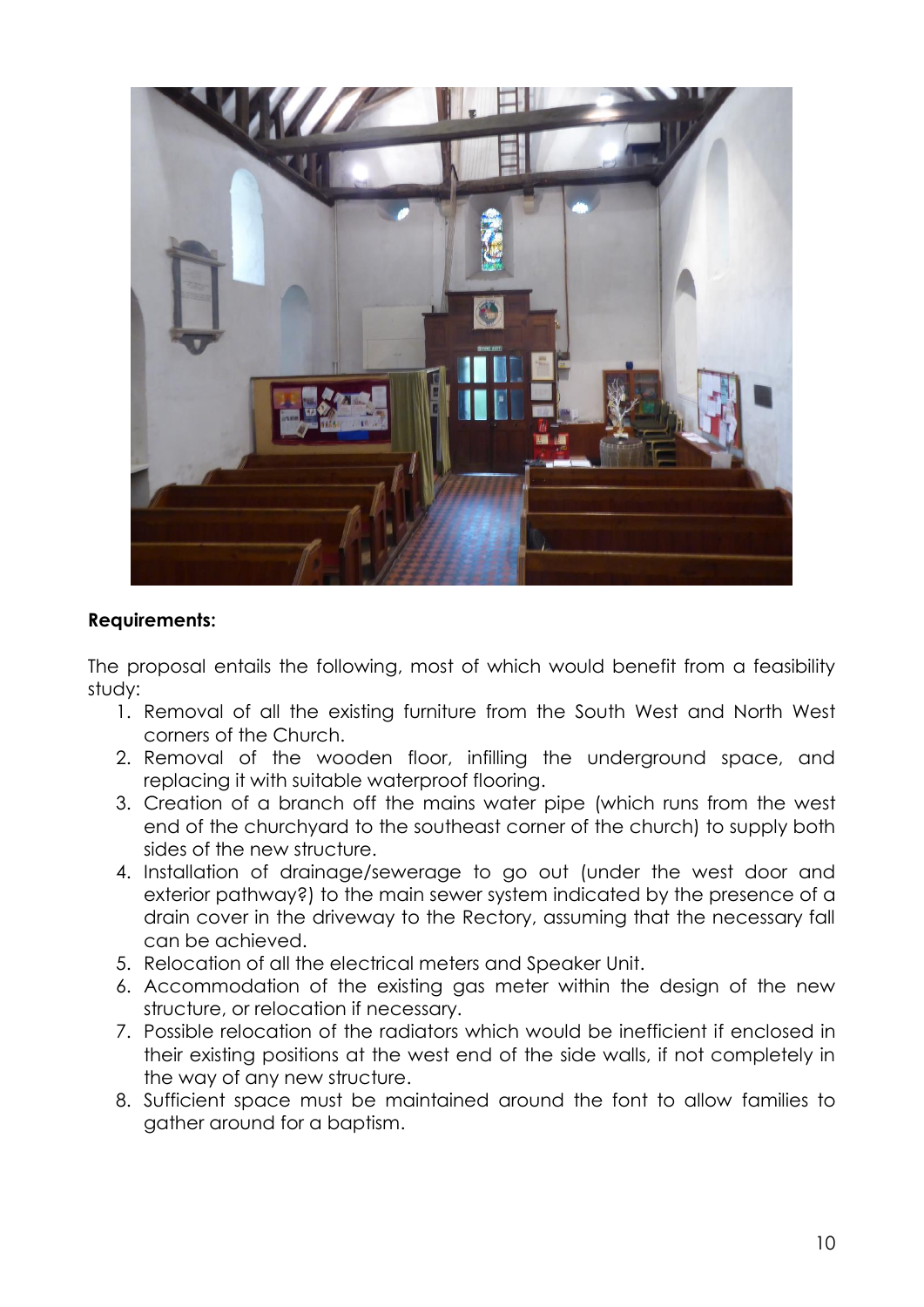#### **Associated Possibilities:**

#### **Sacristy/Vestry**

The proposal would allow what is currently used as a kitchen back to revert to its former use as a secure area. The boiler will remain in situ, with storage for Altar Linen, and with space for the relocated safe and security box for Registers.





### **North transept**

The north transept – or Lady Chapel – was added about 1200 on the north side of the church: entry involves going up a small step. The communion plate is currently kept in a concealed locked safe in the Lady Chapel; also the Registers, which are in a locked cabinet next to the safe.



The proposal would allow the current furniture (cupboards) to be removed, including all the kitchen equipment currently used for Tea/Coffee following meetings and Services. Also the removal of the safe and metal box housing the church registers back to the Sacristy, thus allowing the North transept to return to its former use as a Lady Chapel and Meeting Room.